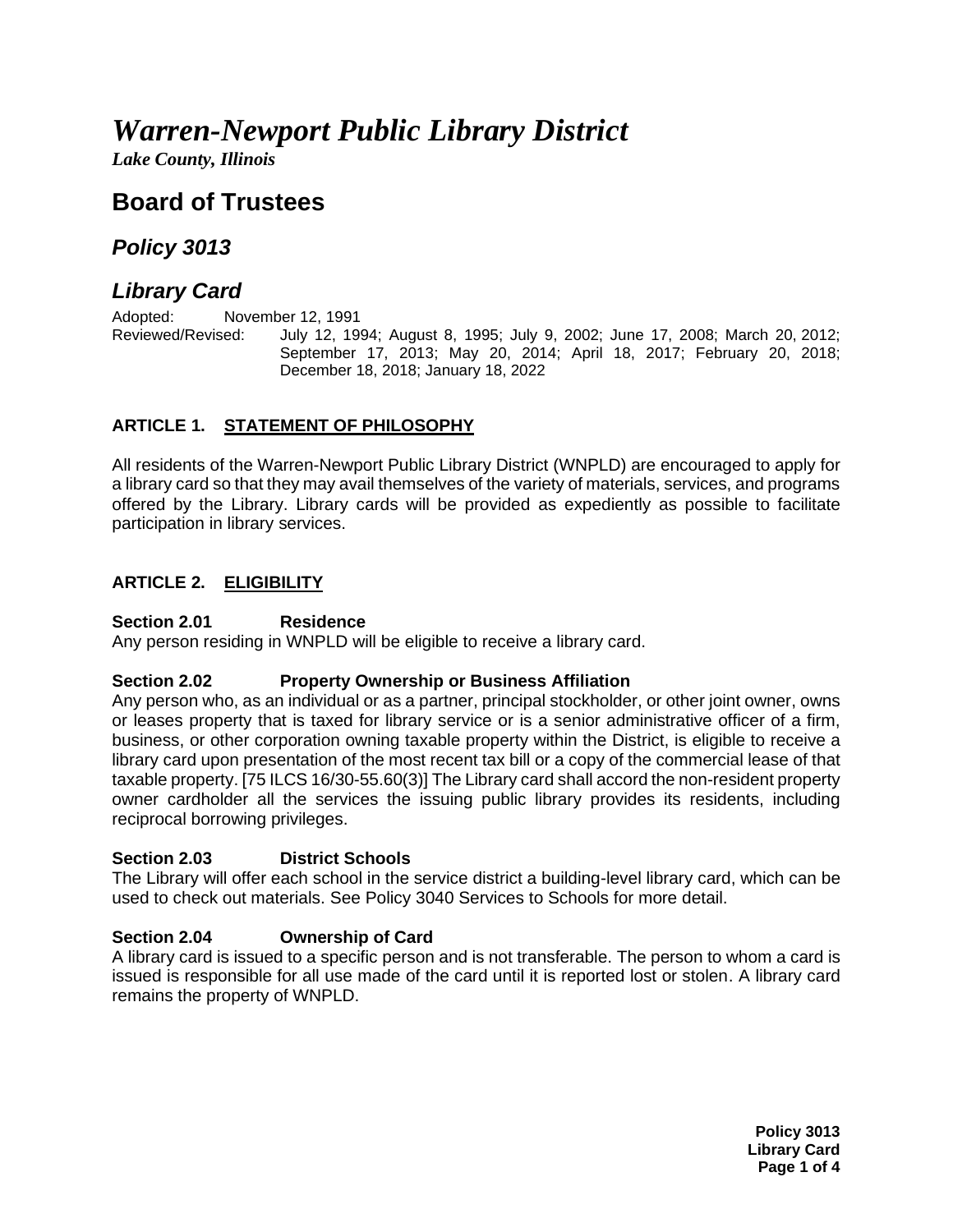# **ARTICLE 3. PROOF OF IDENTITY AND RESIDENCY**

### **Section 3.01 Acceptable Proof of Identity and Residency**

A picture ID and recent proof of residency in the District will be required for library card applicants. If the picture ID used does not verify the patron's recent (within 90 days) Library District residence, a second document verifying current residency must be provided. Acceptable proof of identity and residency includes:

- Driver's license
- State ID
- Passport
- U.S. military ID card
- FOID card
- Matrícula consular card
- Cancelled mail with current postmark
- Credit Card Bill (Visa, MC, Amex, Discover, etc.)
- Current Home Insurance Papers/Auto Insurance Cards
- Bank Statement
- Banking checks
- Real estate tax bill from Lake County, Illinois or Current Monthly Mortgage Statement or Coupon
- Lease
- Current utility bill
- Illinois Motor Vehicle Registration

# **Section 3.02 Residency of Children**

A district resident under the age of 18 years must be accompanied by a parent or legal guardian when applying for a library card. The address of the parent/guardian having primary custody will be used to determine a child's residency. In the case of joint custody with both addresses being in the district, the parents/guardians must choose only one address for the library card.

# **ARTICLE 4. REGISTRATION THROUGH DISTRICT SCHOOLS**

If proxy registration is offered by a District School, K-12 students enrolled in District Schools whose parents are District residents may also apply for a library card through their respective school. In these cases, the proof of residency provided to be enrolled in the District School shall be used to determine residency in the Library District.

#### **ARTICLE 5. NON-RESIDENT LIBRARY CARDS**

#### **Section 5.01 Non-resident Status**

A non-resident is defined as any person residing outside of an area served by a public library in the State of Illinois.

#### **Section 5.02 Non-resident Cards**

A non-resident who wishes to use a public library must apply for and pay for a non-resident library card at the public library that is closest to his or her residence *and* that serves residents of the

**Policy 3013 Library Card Page 2 of 4**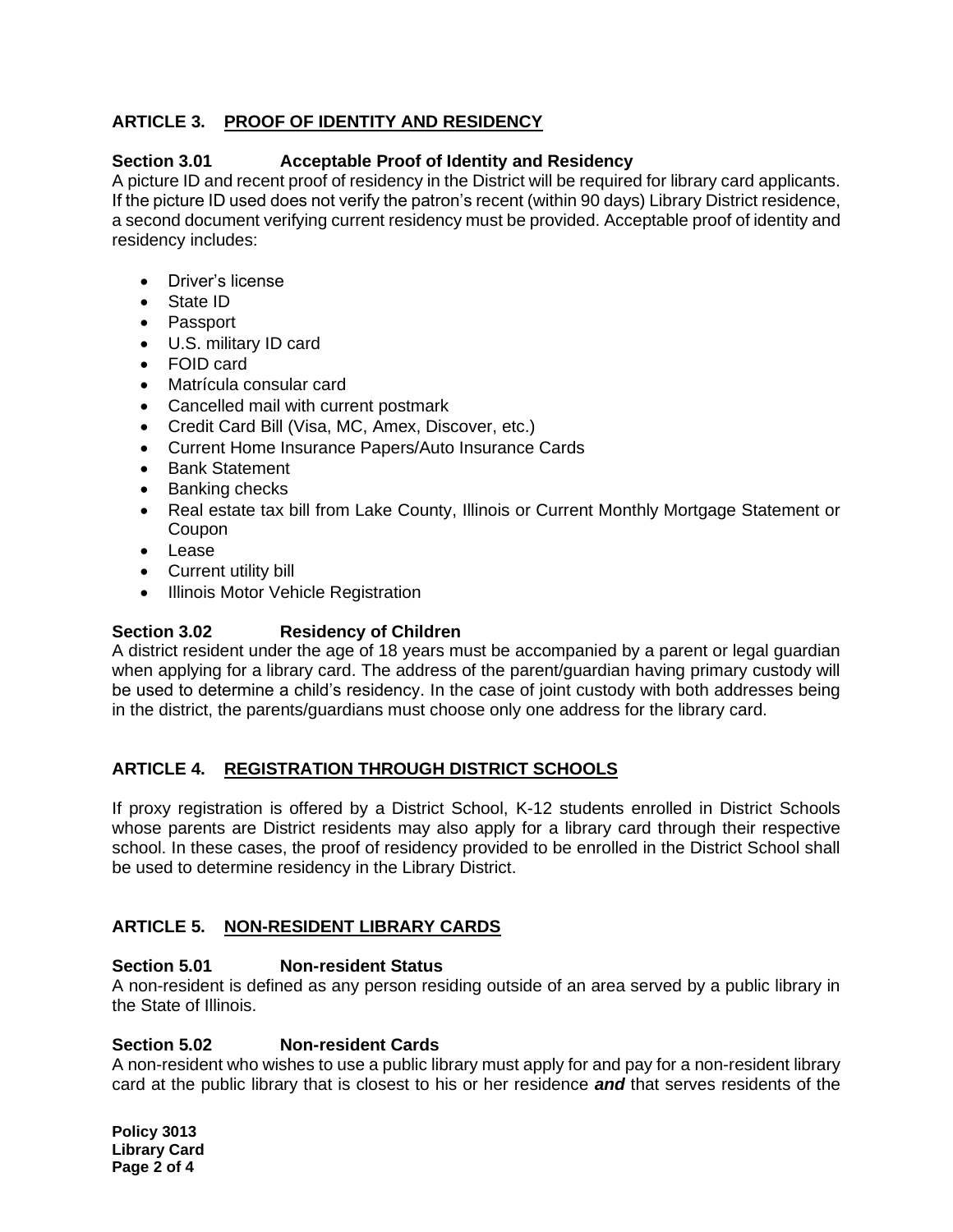high school district in which the non-resident has his or her principal residence. The Warren-Newport Public Library is not the closest public library to any non-resident. Therefore, non-resident library cards are not issued by WNPLD.

# **ARTICLE 6. TEMPORARY LIBRARY CARDS**

### **Section 6.01 Term of Residency**

Temporary cards are issued to patrons who will be residing in the District more than one month but less than one year.

#### **Section 6.02 Identification and Proof of Residency**

A picture ID and proof of residency in the district will be required for temporary card applicants. Acceptable proof of residency includes the following:

- a lease or rental agreement,
- a motel/hotel agreement of no less than thirty (30) days, or
- cancelled mail.

# **ARTICLE 7. OTHER ILLINOIS LIBRARY CARDS**

#### **Section 7.01 Verification**

WNPLD honors all valid library cards issued by any other public library in Illinois, pending verification by the home library that the card is current and in good standing.

### **Section 7.02 Identification**

A picture ID and recent (within 90 days) proof of residency will be required for the registration of library cards issued by other Illinois public libraries.

#### **ARTICLE 8. LIBRARY CARDS FOR STAFF**

Staff members not residing in WNPLD will be issued a WNPLD card.

# **ARTICLE 9. USE OF LIBRARY CARD**

#### **Section 9.01 Presentation of the Library Card**

A library card should be presented each time a patron wishes to check out materials or request account information at the checkout desk. Requests for patron account information will be provided over the phone as long as the individual provides his/her library card barcode number.

#### **Section 9.02 Absence of the Library Card**

A patron who has been issued a library card may check materials out without that library card upon presentation of a valid picture ID. See Section 3.01 of this policy. A student under the age of eighteen (18) years who verifies information in our database may use a school ID with a photo in lieu of a State ID. A patron may check out materials at self-checkout terminals by providing his/her library barcode number in combination with a personal identification number (PIN).

> **Policy 3013 Library Card Page 3 of 4**